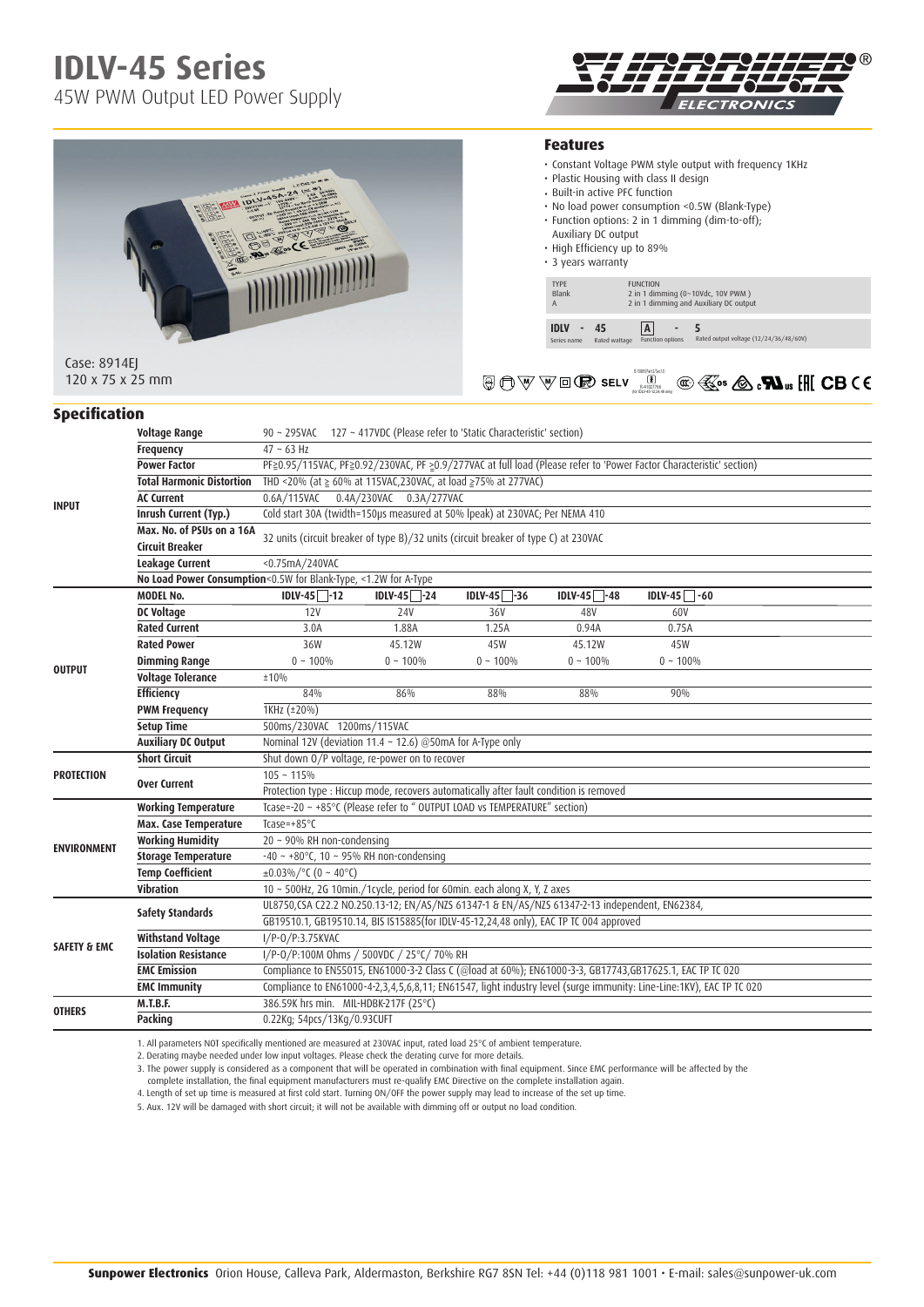

## **Power Factor Characteristic Mechanical Diagrams**





11111111111111111111 30 tc 5 0000000000000000000000



Terminal Pin No. Assignment(TB2)

| Pin No. | Assignment |
|---------|------------|
|         | DIM+       |
| 2       | DIM-       |
| 3       | $V_0+$     |
|         | Vo-        |
|         |            |



**A-Type**





NOTE: 2Please use wires with a cross section of 0.75~1.5mm for TB1 2 and wires with a cross section of 0.5~1.5mm for TB2.

Terminal Pin No. Assignment(TB1)

| Pin No.        | Assignment |
|----------------|------------|
|                | ACL        |
| $\overline{2}$ | ACL        |
| 3              | <b>ACN</b> |
|                | <b>ACN</b> |
|                |            |





Terminal Pin No. Assignment(TB2)

| Pin No. | Assignment | Pin No. | Assignment |  |  |
|---------|------------|---------|------------|--|--|
|         | $DIM+$     |         | Vo-        |  |  |
|         | DIM-       |         | $AUX+$     |  |  |
|         | Vo+        |         | AUX-       |  |  |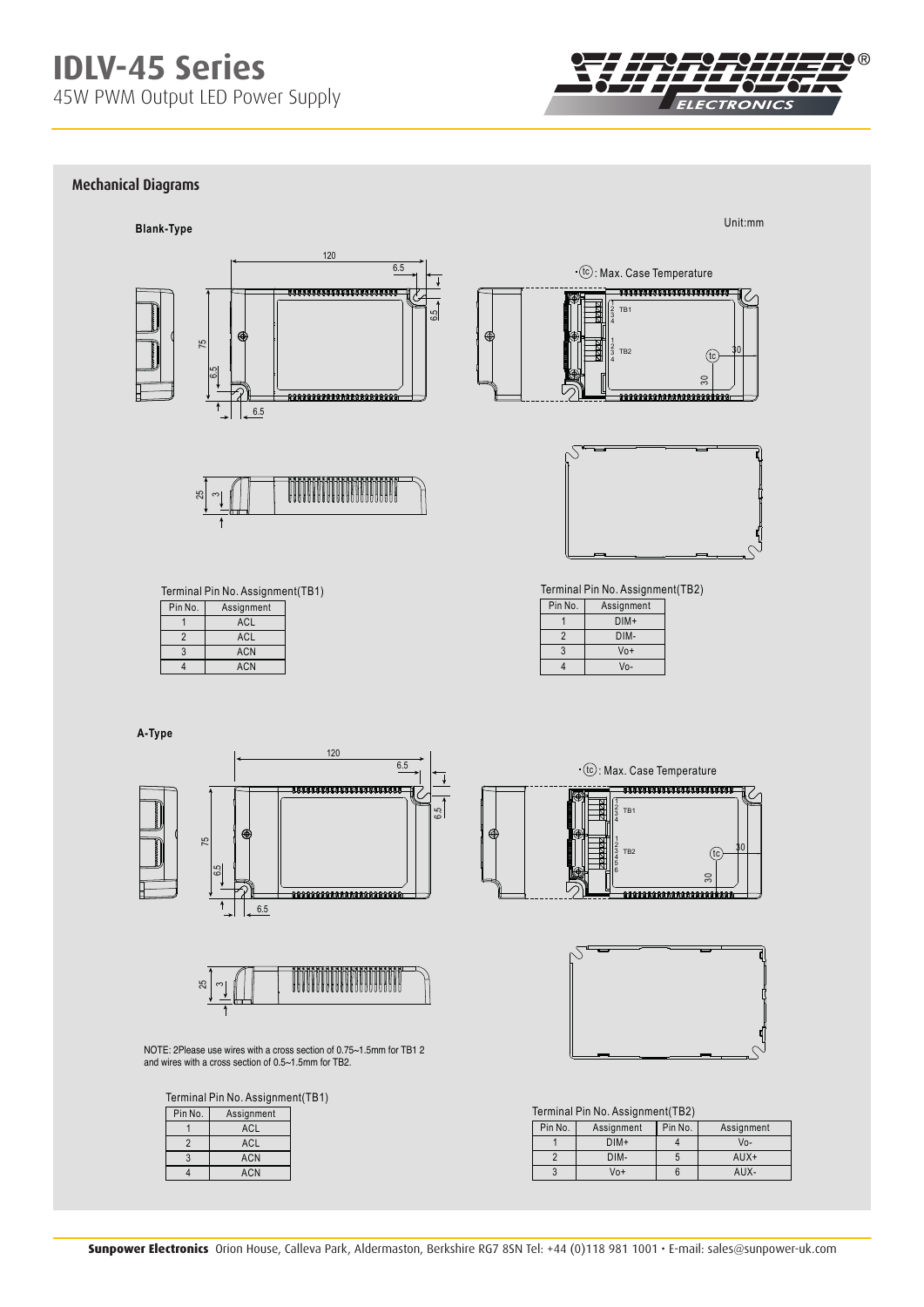